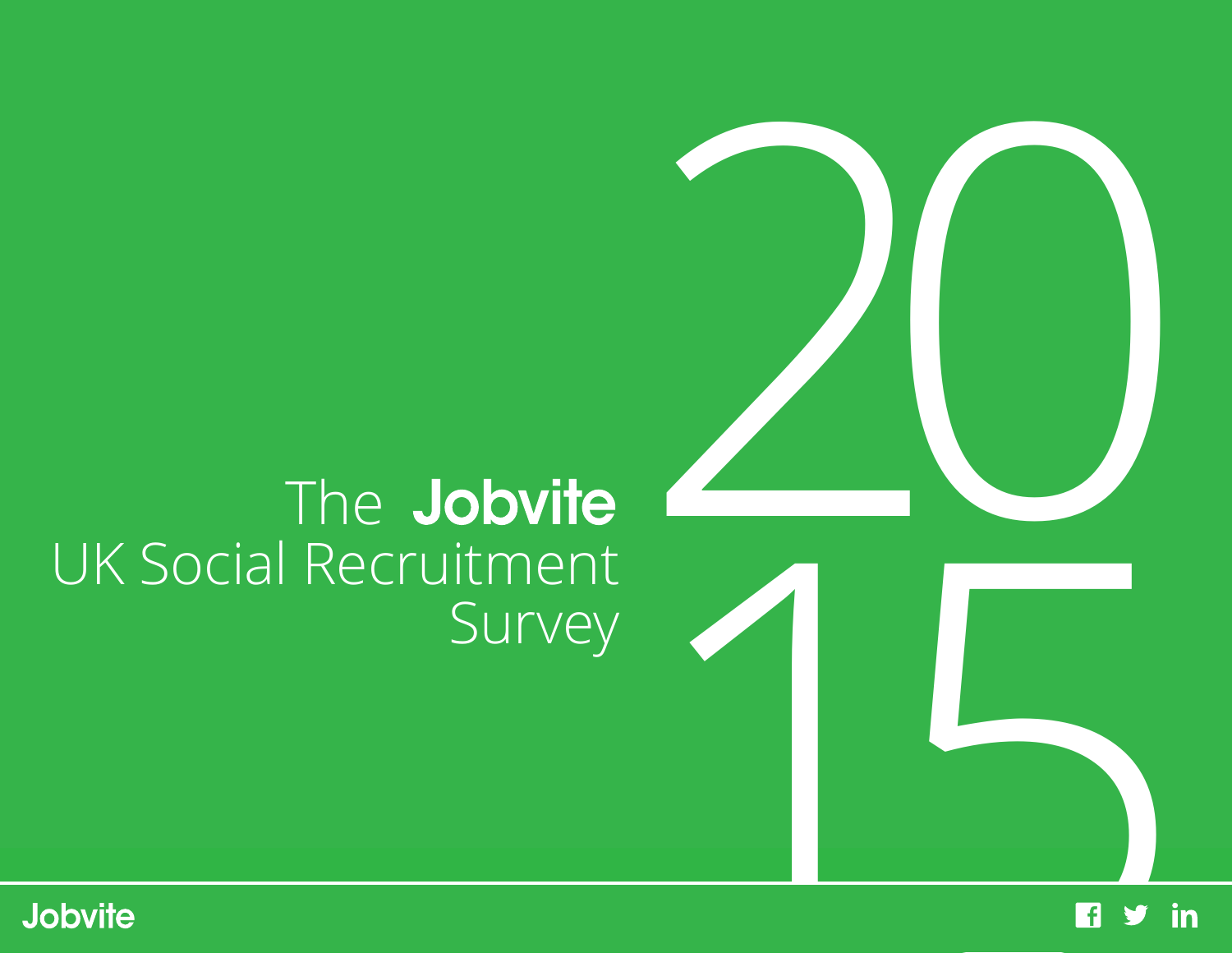86% of recruiters expect fierce comp<br>
75% of recruiters suggest Facebook is<br>
95% of recruiters will take technology infrontiers<br>
1015<br>
1015<br>
1020<br>
1020<br>
1020<br>
1020<br>
1020<br>
1020<br>
1020<br>
1020<br>
1020<br>
1020<br>
1020<br>
1020<br>
1020<br>
102 **86%** of recruiters expect fierce competition for talent in the next 12 months.

**75%** of recruiters suggest Facebook is the most popular channel for candidate selection.

56<sup>%</sup> of recruiters will take technology infrastructure into account when choosing their next role.

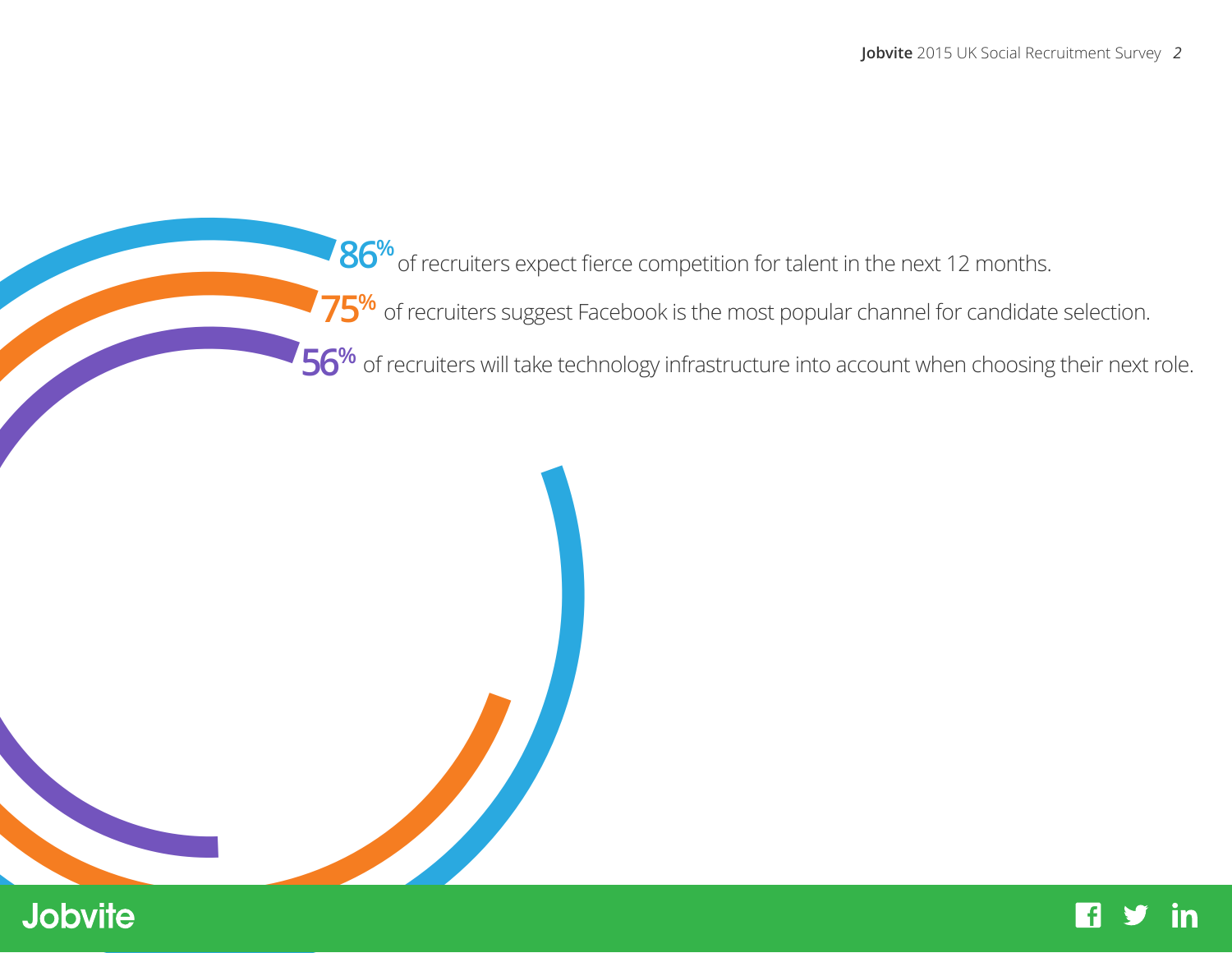## In a Competitive and Complex Job Market, a Change Is on the Horizon

*Only* **5%** *of UK recruiters expect a decrease in competition in the next 12 months.*

#### **Top Findings:**

#### UK recruiters are facing an increasingly challenging market, against the backdrop of a skills shortage.

- **86%** of recruiters anticipate the job market to remain the same or get more competitive
- **65%** of recruiters are concerned that the current economic environment will make it increasingly difficult for them to find the most skilled candidates
- **58%** of recruiters say that the biggest challenge their company faces in hiring quality talent is the lack of skilled or qualified workers

#### The pressure is on and speed is of the essence.

- **49%** of recruiters are experiencing increased pressure to hire the right candidate faster
- This pressure is driven by senior management (**67%**), lines of business managers (**39%**) and the Board (**20%**)
- **68%** of recruiters take between 11-60 days to hire a candidate across all categories

#### The UK is just beginning its social recruitment journey.

- **60%** of recruiters have not used social media channels in the last 12 months to identify candidates
- But this is about to change—one third (**33%**) of all recruiters plan to increase investment in recruiting via social media in the next 12 months
- **75%** of recruiters who have used social media channels in the last 12 months used Facebook; it's the UK's most popular channel

#### Technology matters to recruiters.

- **56%** of recruiters indicate that they will be taking the recruitment technology infrastructure of their future employer into account when selecting a new role
- **60%** of recruiters also suggest that not having the right recruitment technology in place will affect their decision on taking on their next role

Recruiting is fundamental to the health and success of all businesses today. Finding, nurturing, and hiring the right talent is now a dynamic and diversified process. It requires recruiters to tap into social networks, mobile, and beyond.

This is the first annual study of the social recruiting market in the UK.

- The study examines trends, challenges, and opportunities faced by recruiters nationwide
- It identifies the prevailing new approaches to finding the best talent
- It also reveals key differences between the US and UK markets

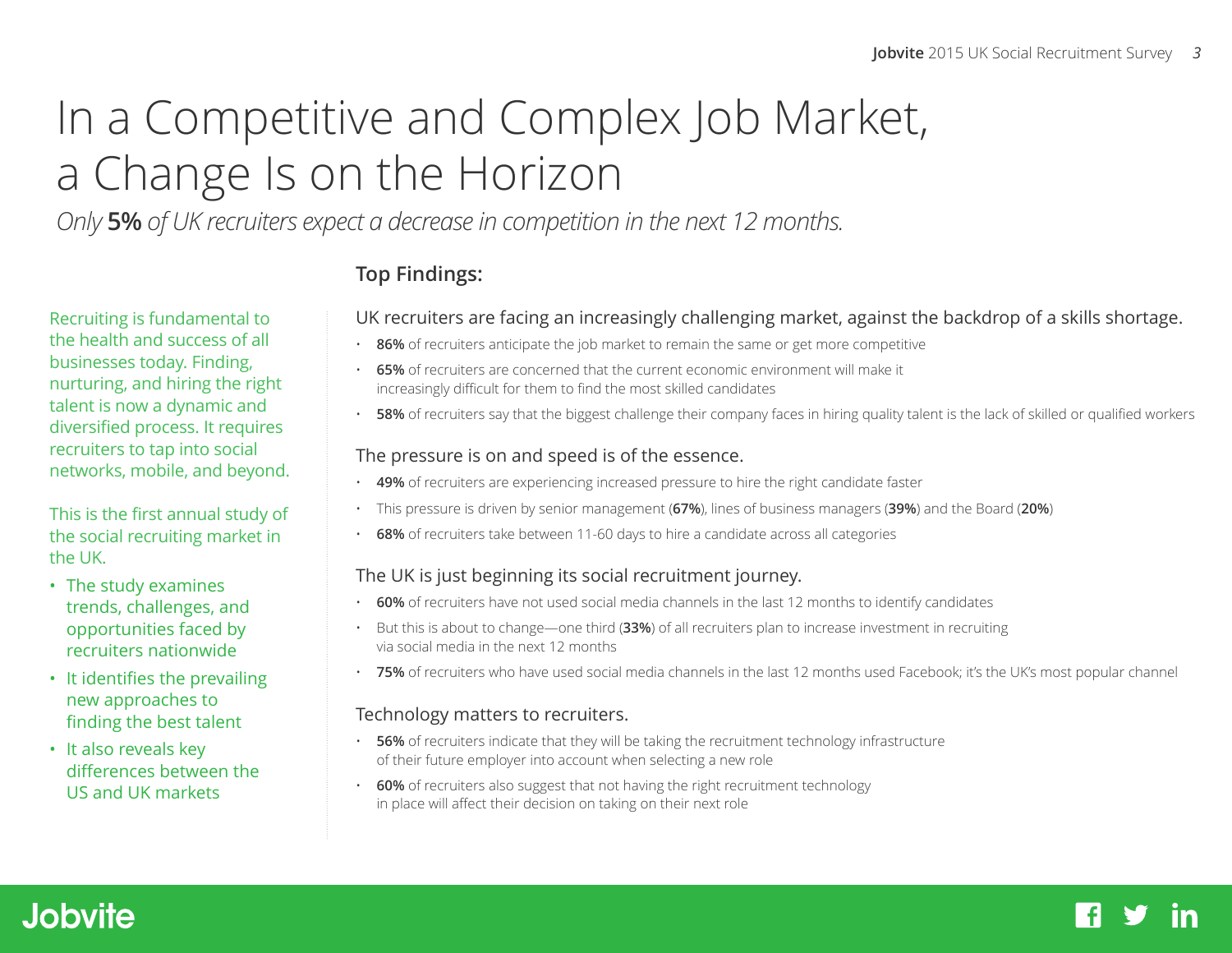## The Social Media Landscape

*To support the demands of modern business, UK recruiters need to focus on social media and technology.*

#### **SOCIAL**

In the UK, **60%** of recruiters don't use social media in the recruiting process. The **40%** that do, favour the following channels to cast a wider net in candidate identification:

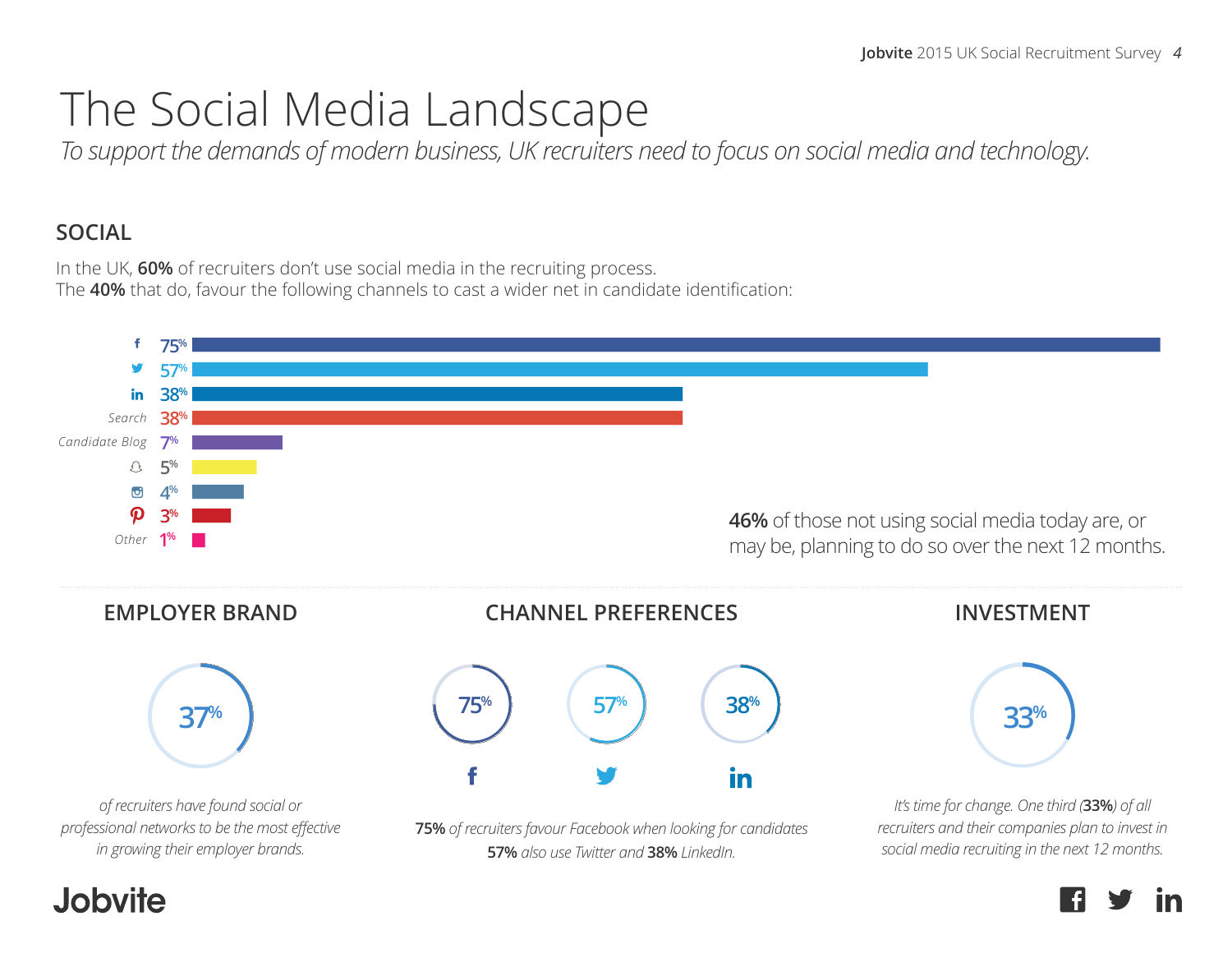## The Realities of Modern Recruiting

*38% of UK recruiters say the size of their recruiting team has increased significantly in the last year.* 

Recruiters find candidates from various places, but in the UK employee referrals remain the most effective source of quality hires.



**49%** of recruiters are facing increased pressure to make the right hire faster. This is driven by:





*In the UK* **35%** *of recruiters spend* **£5,000** *or more on outside agencies or recruiters annually.*

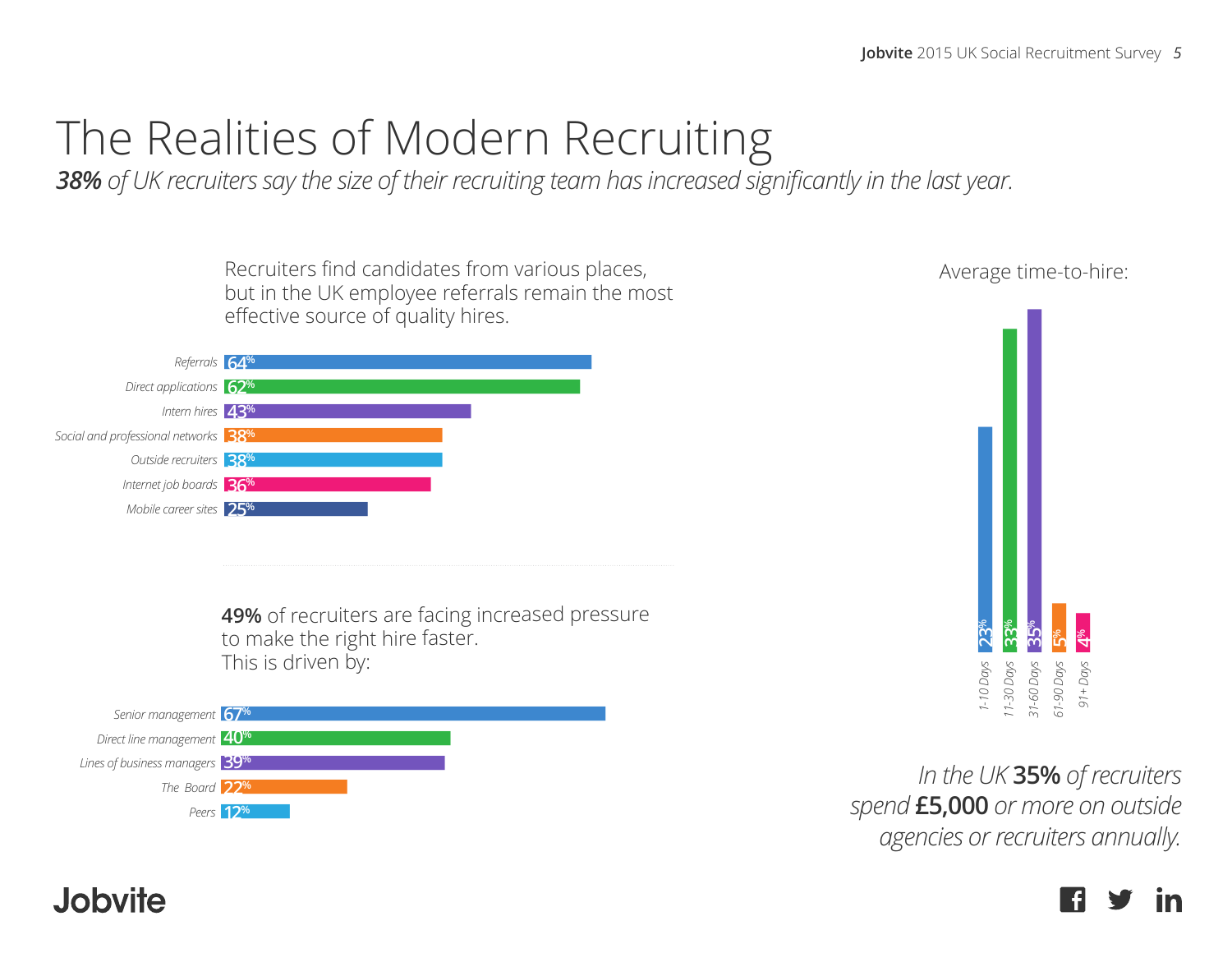## Set Against a Competitive Backdrop

**65%** *of UK recruiters expect the current economic environment will make it increasingly difficult to find the most skilled candidates.*

**Two-in-five** *recruiters also believe there will be more competition in hiring employees in the next twelve months.*



**Size also plays a role**. *Medium sized organisations expect stiffer competition in the next year:*

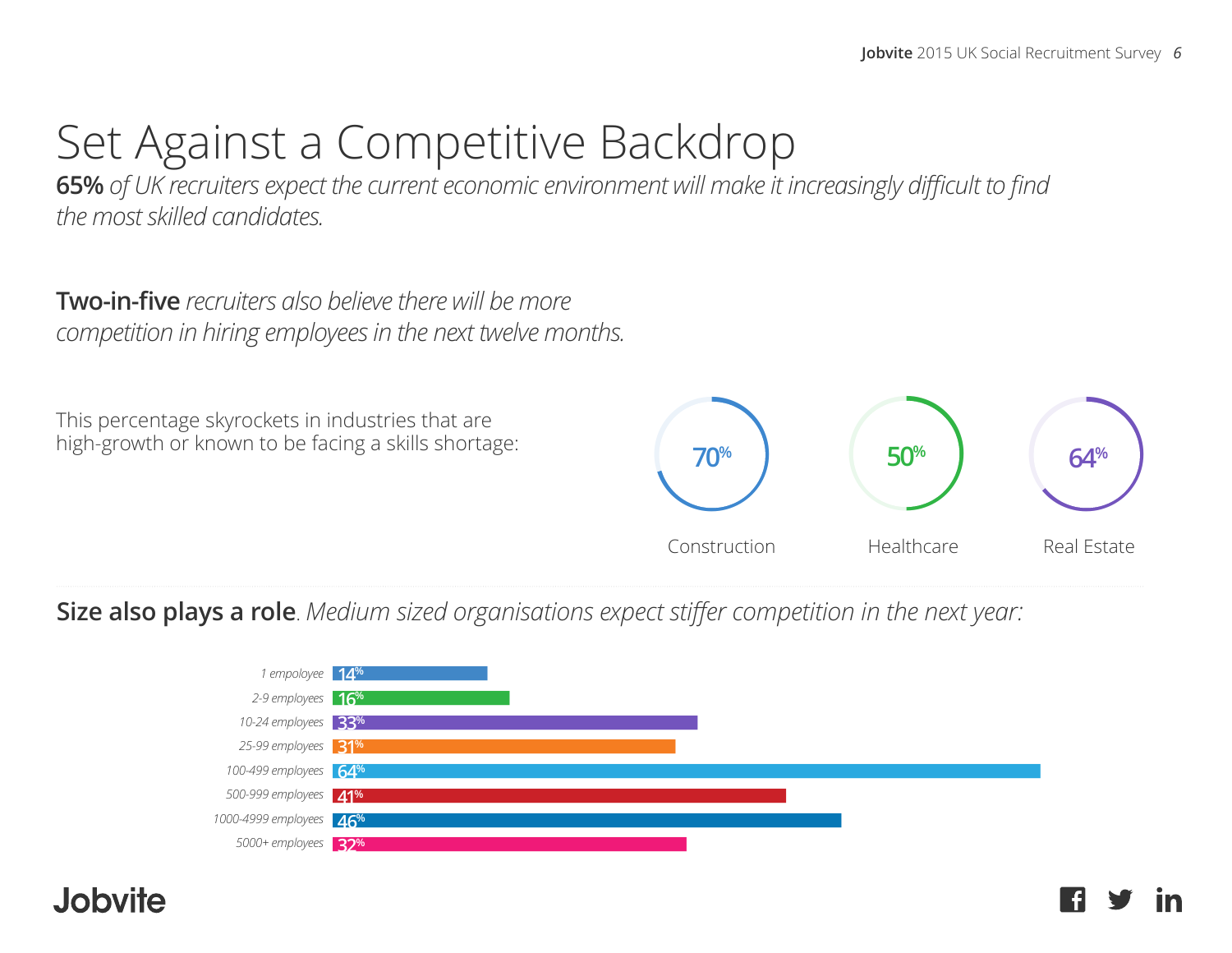## Even the Best UK Recruiters Face Stumbling Blocks

**58%** *of UK recruiters are struggling to find skilled or qualified candidates.*

What are the obstacles confronting recruiters?



#### Of course, it all depends on what industry you work in!

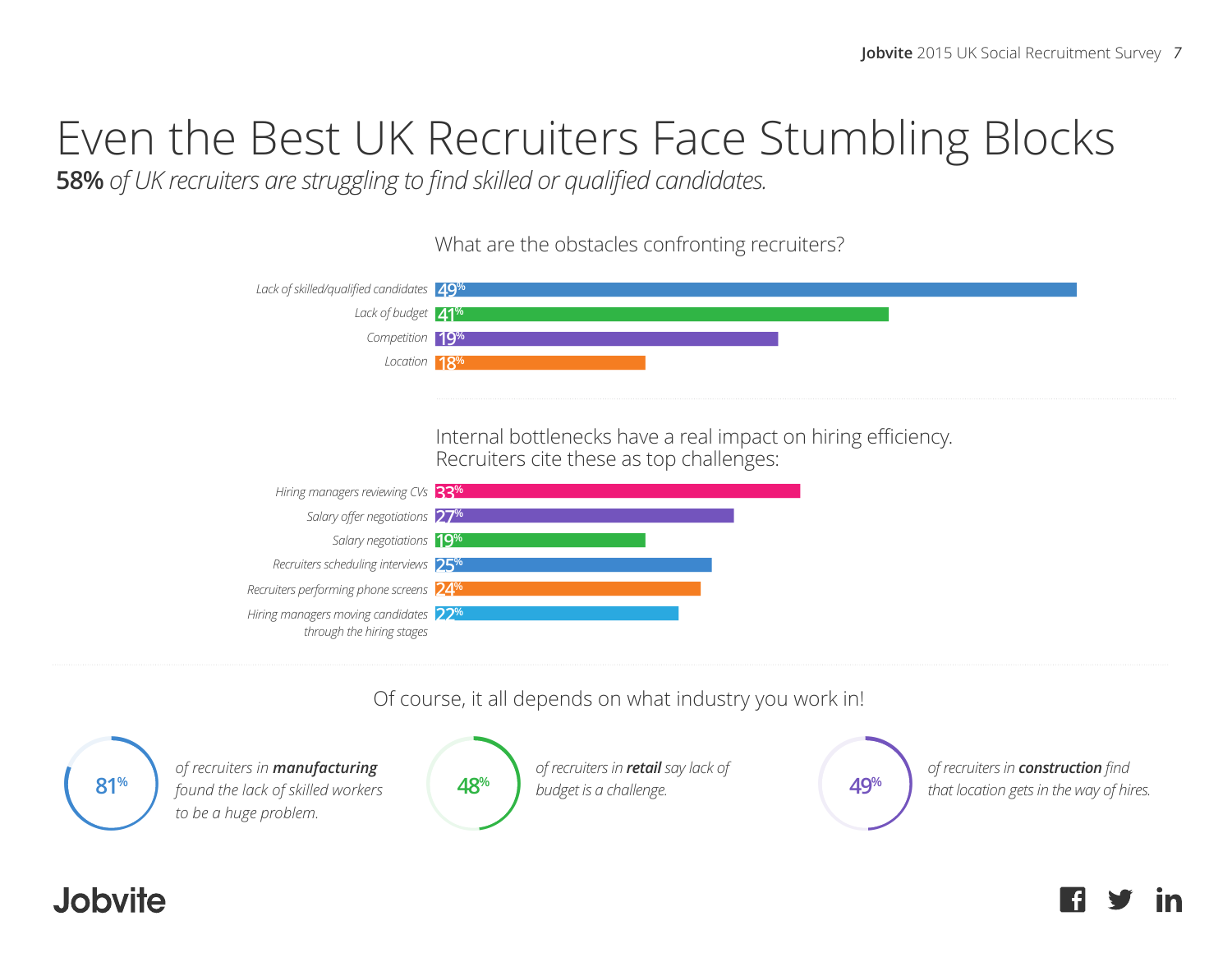## Technology Matters

*UK recruiters are increasingly concerned with the technologies that will help them to do their jobs better.*

**56%** of recruiters will take into account the recruitment technology infrastructure of their future employers and how that will affect their ability to do their jobs.

Yet, many organisations aren't using an ATS:



Those that do use an ATS, have realised significant benefits:

*Enhanced the overall performance of the recruitment team Enabled easier and/or faster means of reporting* **73%** *Improved ability to onboard candidates faster Improved the candidate experience* **66%**



In fact, **60%** of recruiters **say that not having the right technology in place will affect their decision on whether to take on their next role.**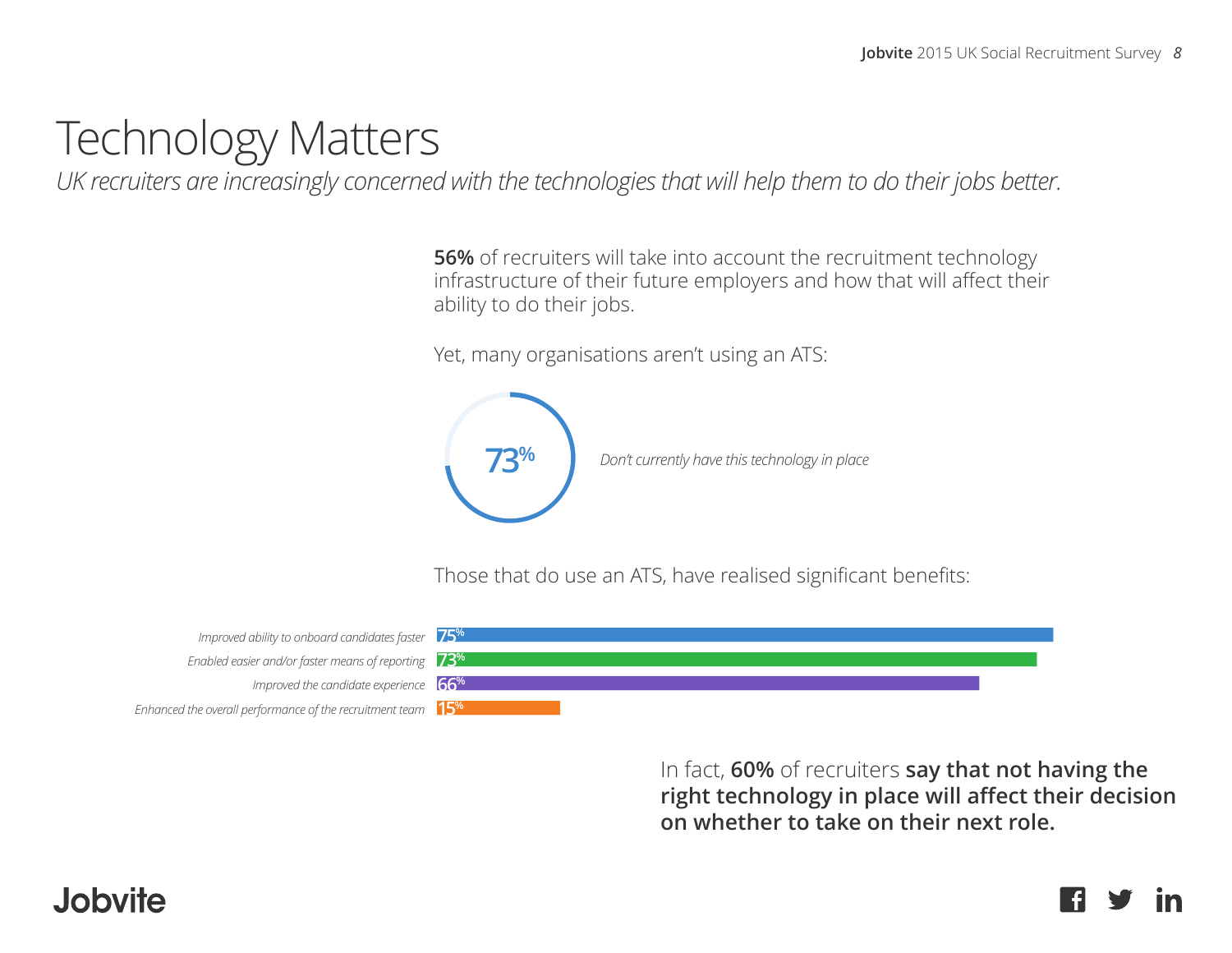## What's Attracting Talent?

*The modern UK recruiter draws on referrals and candidate insight to keep the talent pipeline full.*

**64%** of recruiters find their best quality candidates through referrals.

But perks should not be discounted. In the last 12 months recruiters have found that candidates can be swayed by:

*Work from home/flexible work hour Employer matched defined contribution pension plan Free transportation/parking* Casual dress cod *Open floor office design* Free snacks/meal

| $\mathcal{S}$ | 44%                 |  |  |
|---------------|---------------------|--|--|
|               | n 36 <sup>%1</sup>  |  |  |
|               | $g$ 30%             |  |  |
|               | $e$ 30 <sup>%</sup> |  |  |
|               | n 22 <sup>%</sup>   |  |  |
| ls.           | 22%                 |  |  |

**4%** After referrals, recruiters find their best candidates through direct applications **(64%)** and intern-hires **(43%).**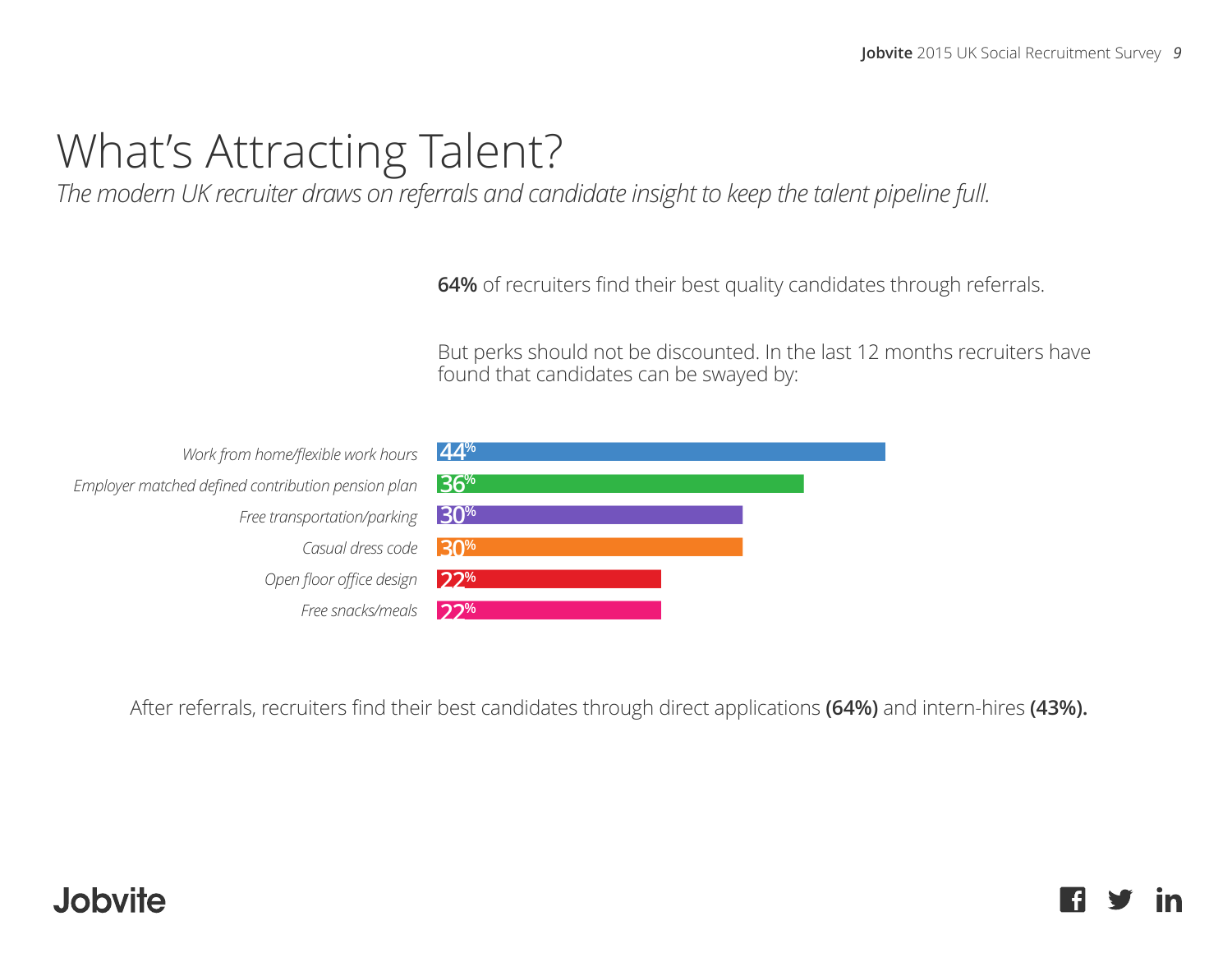## Recruitment is Marketing

*One in ten of UK recruiters suggest that brand awareness is one of the key challenges they face in attracting top talent.*

Recruiters, like marketers, know how important it is to make their company brand visible. They're using multiple channels, and in the UK have found these to be most effective in growing their employer brand:



More than a quarter of recruiters in the US said that brand awareness is one of the biggest challenges they face in attracting top talent. As competition for talent in the UK increases, companies will need to start concentrating on boosting their employer brand awareness.

**Mobile career websites** might rank lower today, but **a fifth of recruiters (19%) are planning to increase investment in this area in the next twelve months**. Don't get left behind!

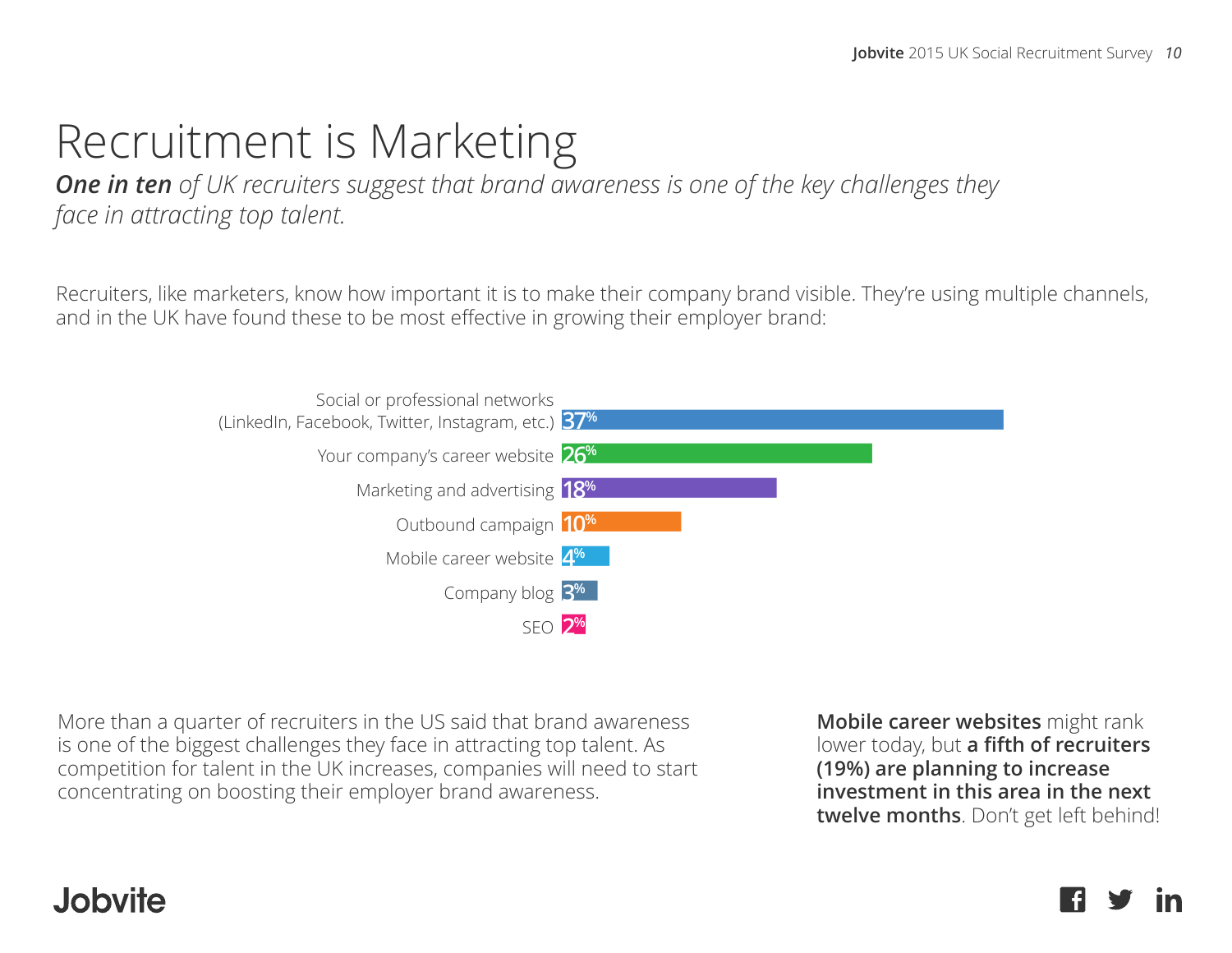## Great Talent Remains Hard to Find

*UK recruiters are getting creative about how they evaluate job seekers.* 

**88%** of recruiters still count on CVs and 74% on references when it comes to candidate evaluation. But the standard methods aren't enough when you're after the perfect fit. Recruiters are diving deeper to understand candidates. Creative examples include:

| Personality tests 57 <sup>%</sup>  |  |
|------------------------------------|--|
| Sample assignments 27 <sup>%</sup> |  |
| Written tests 27 <sup>%</sup>      |  |
| Knockout questions 19 <sup>%</sup> |  |
| Video interviews 10 <sup>%</sup>   |  |

First impressions are critical. Long after the candidate has left the office, recruiters consider:



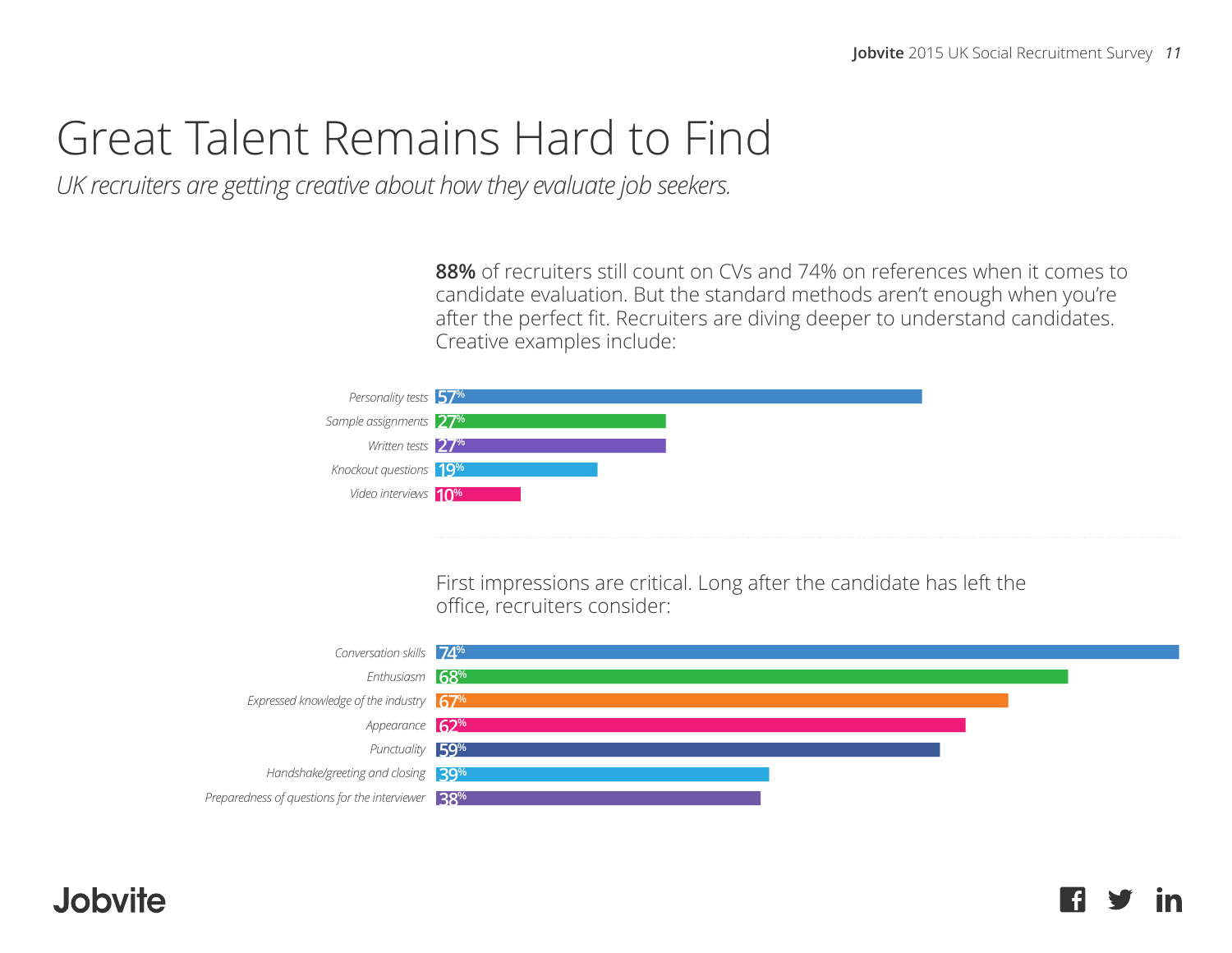l fl

in

## What Gives an Edge—and What Doesn't Cut It

|                                                      | Not at all important                             | $\overline{2}$<br>1 | 3 | 4 | 5 | Very important |
|------------------------------------------------------|--------------------------------------------------|---------------------|---|---|---|----------------|
|                                                      | These were ranked especially high (% 4 or 5):    |                     |   |   |   |                |
| Previous job experience 74 <sup>%</sup>              |                                                  |                     |   |   |   |                |
| References 67%                                       |                                                  |                     |   |   |   |                |
| CV presentation 67%                                  |                                                  |                     |   |   |   |                |
| Cultural fit 56 <sup>%</sup>                         |                                                  |                     |   |   |   |                |
|                                                      | These were ranked especially low (% 1 or 2):     |                     |   |   |   |                |
| Perspective grade 59%                                |                                                  |                     |   |   |   |                |
| Degree specialisation 47%                            |                                                  |                     |   |   |   |                |
|                                                      | Different industries value different attributes: |                     |   |   |   |                |
|                                                      | Education                                        |                     |   |   |   |                |
| Ranked high - Advanced degrees 42%                   |                                                  |                     |   |   |   |                |
| Noted priority - Racial diversity 40%                |                                                  |                     |   |   |   |                |
| Ranked high - Advanced degrees 31 <sup>%</sup>       | $\mathbf{Q}$ Healthcare                          |                     |   |   |   |                |
| Ranked high - Diversity                              | Real Estate<br>54%                               |                     |   |   |   |                |
| Ranked high - Online social presence 45 <sup>%</sup> |                                                  |                     |   |   |   |                |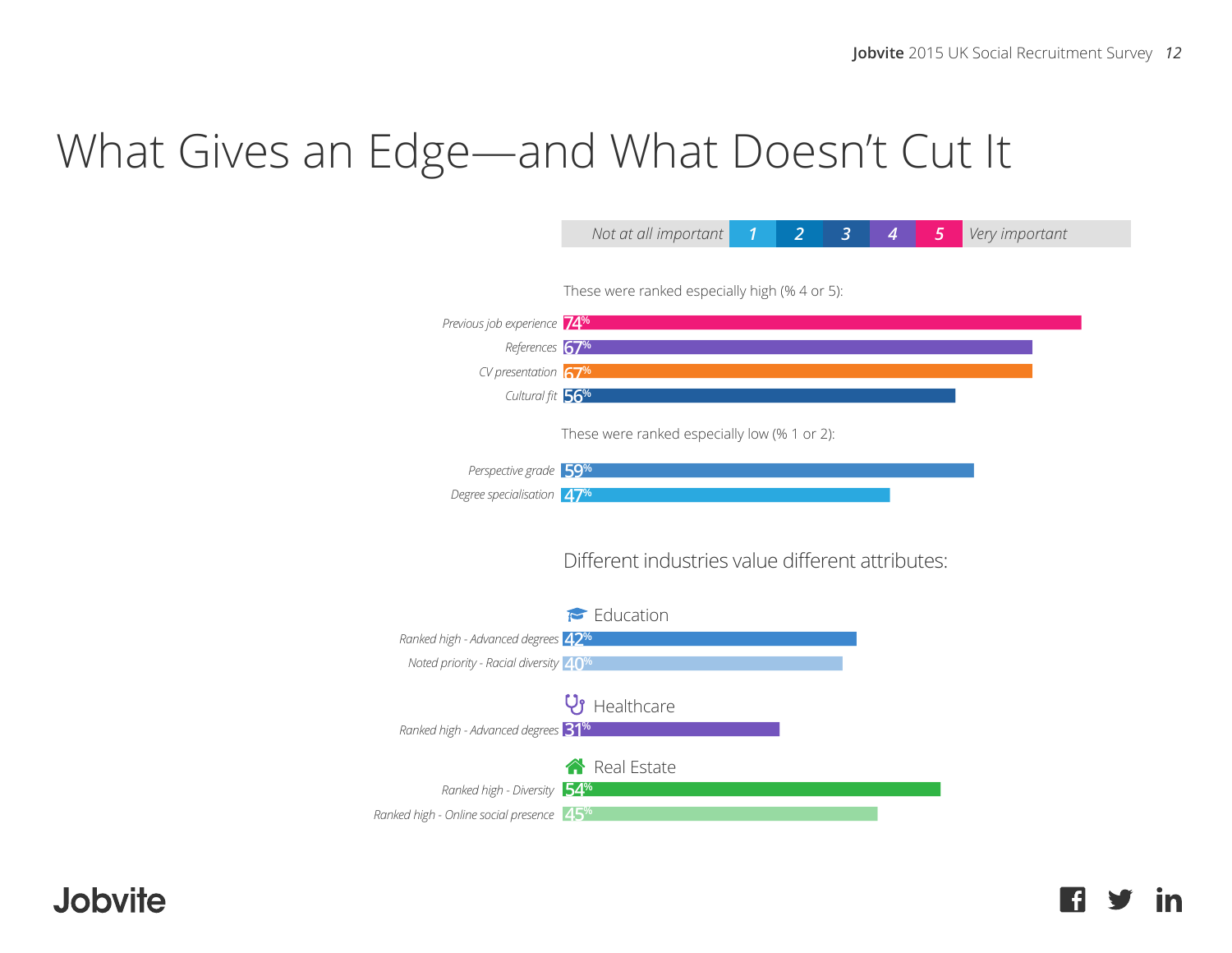## Living Social

*What they say and do on social media may affect a candidate's ability to land their next job.*

Social channels are a goldmine of information for recruiters. Here's what they notice most:



#### There is neutral ground too:



But it can also be a minefield for candidates. Here's what's frowned upon:



**There's good news! 61% of recruiters** would be more, or much more likely, to **reconsider a hiring decision based on the positive content on a candidate's social media profile.**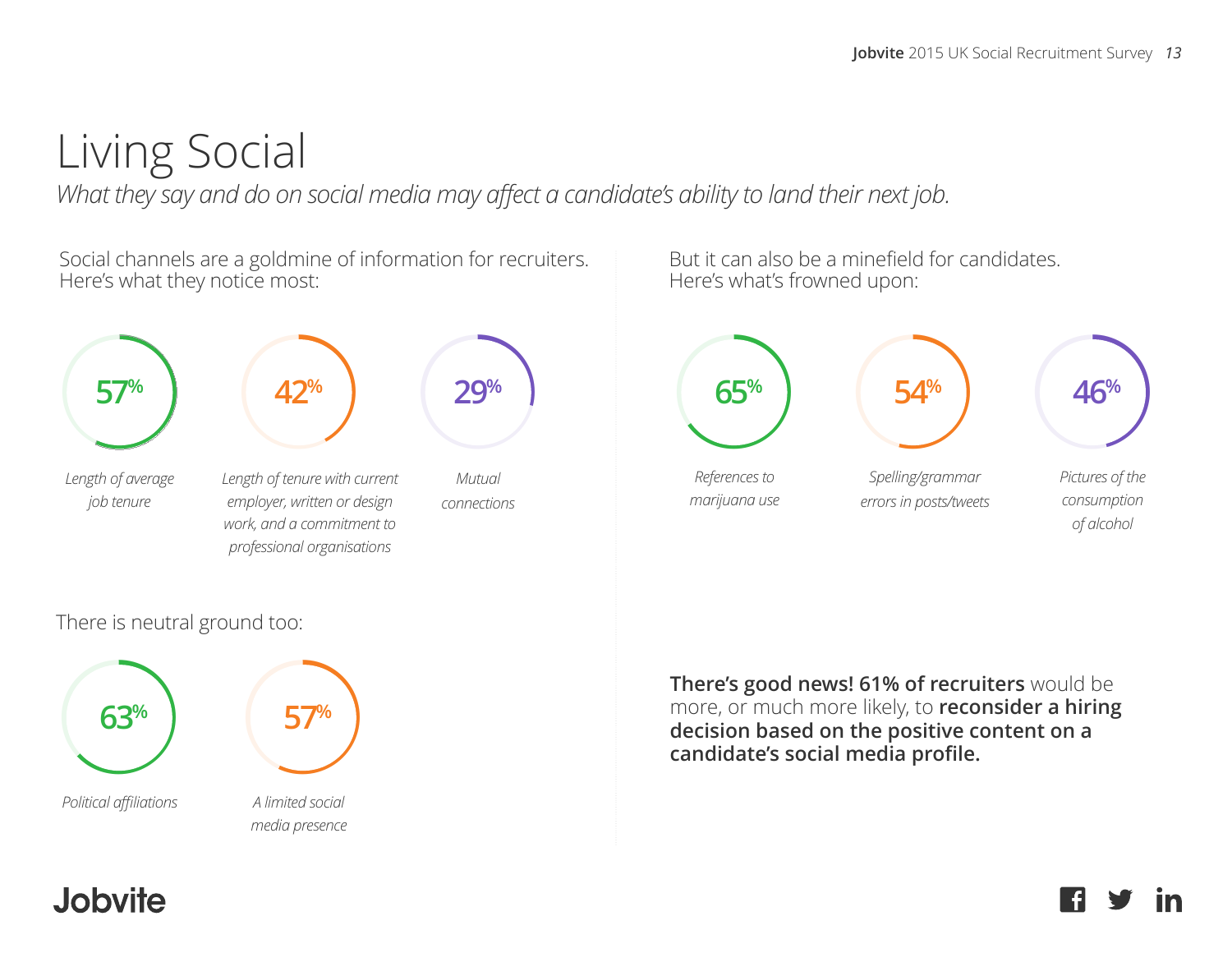## Recruiters' Advice for Candidates on Social Media in the UK

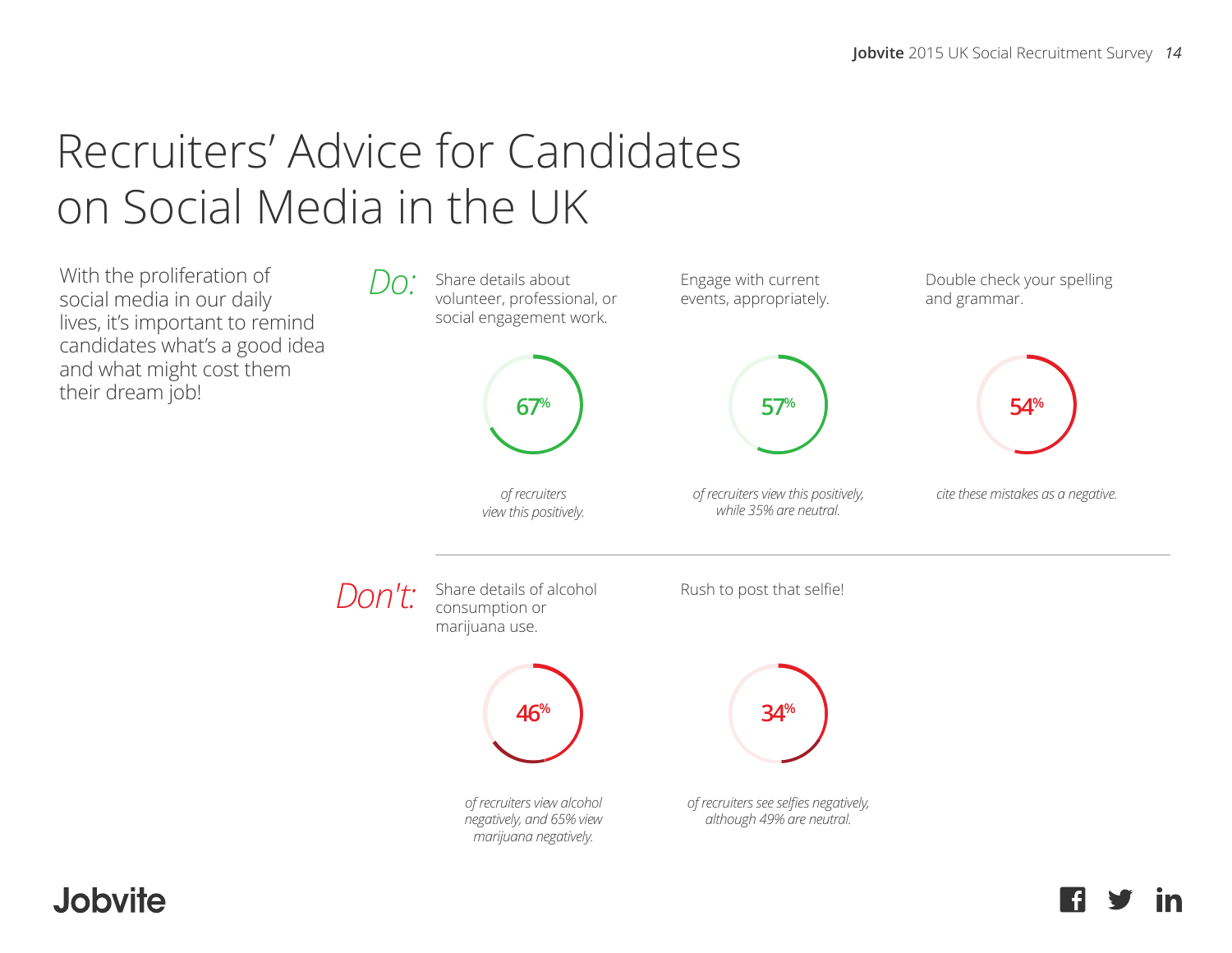## **UK and US** What's the Difference?

20

1[5](http://www.facebook.com/jobvite)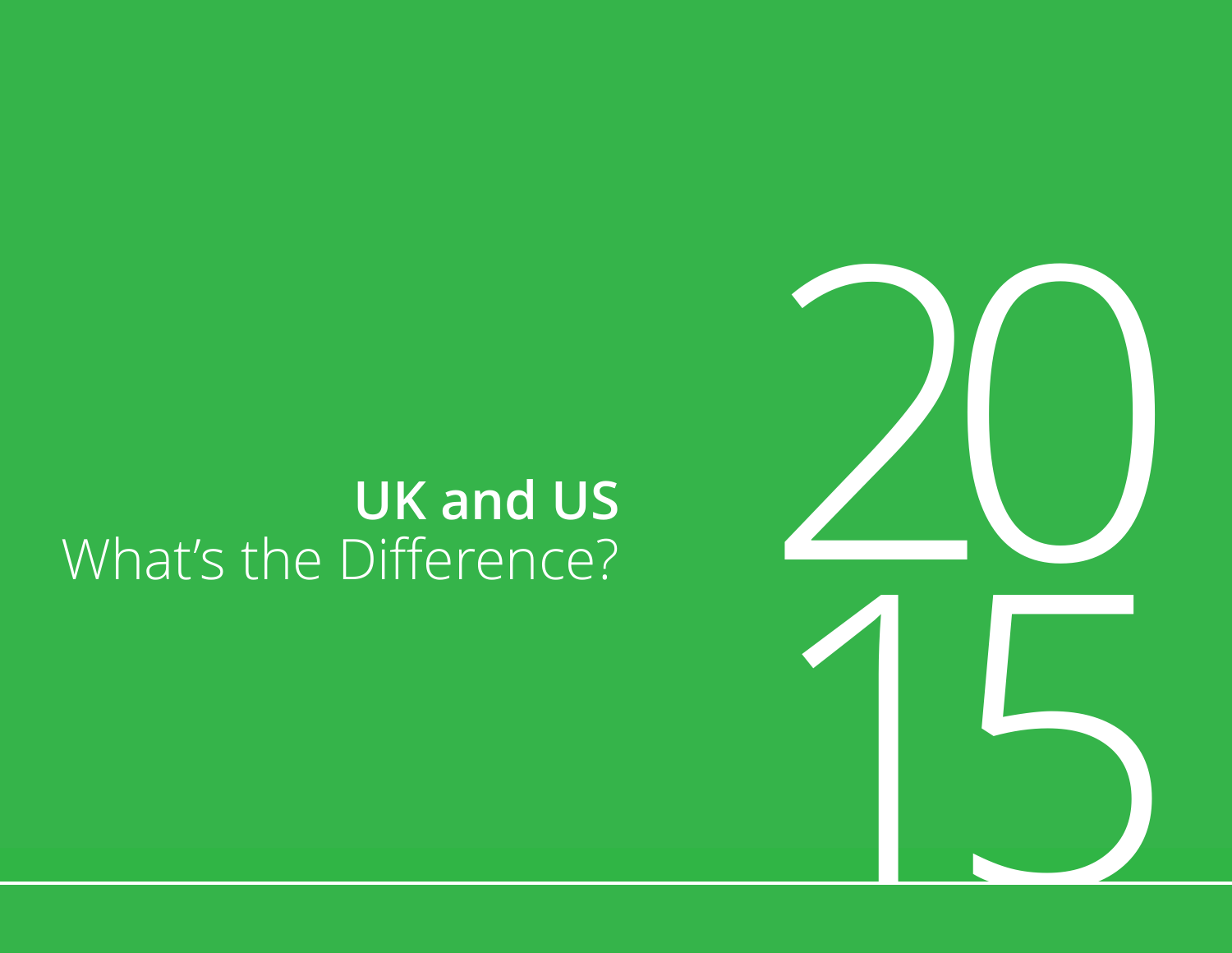## Recruiting Landscapes Across Borders

*Challenges and priorities are similar in the UK and US. But we have some differences from our friends across the pond.*

Both the UK and US put **improving the quality of the hire as a top priority**—but there's a disparity on emphasis with **45%** of UK recruiters marking this as the top priority and only **28%** of US recruiters doing the same.

Other priorities include:

| UK | Increasing retention rate<br>Growing the talent pipeline<br>Improving time-to-hire<br>Growing employer brand | $14\%$<br>$q\%$<br>$Q\%$<br>$\mathbf{\Lambda}^{\%}$ |
|----|--------------------------------------------------------------------------------------------------------------|-----------------------------------------------------|
|    | Growing the talent pipeline<br>Improving time-to-hire<br>Increasing retention rate<br>Growing employer brand | 73%<br>15%<br>13%                                   |

It appears that both nations are facing a skills shortage. **58%** of UK and **56%** of US respondents marked the lack of skilled/qualified candidates as one of the biggest challenges.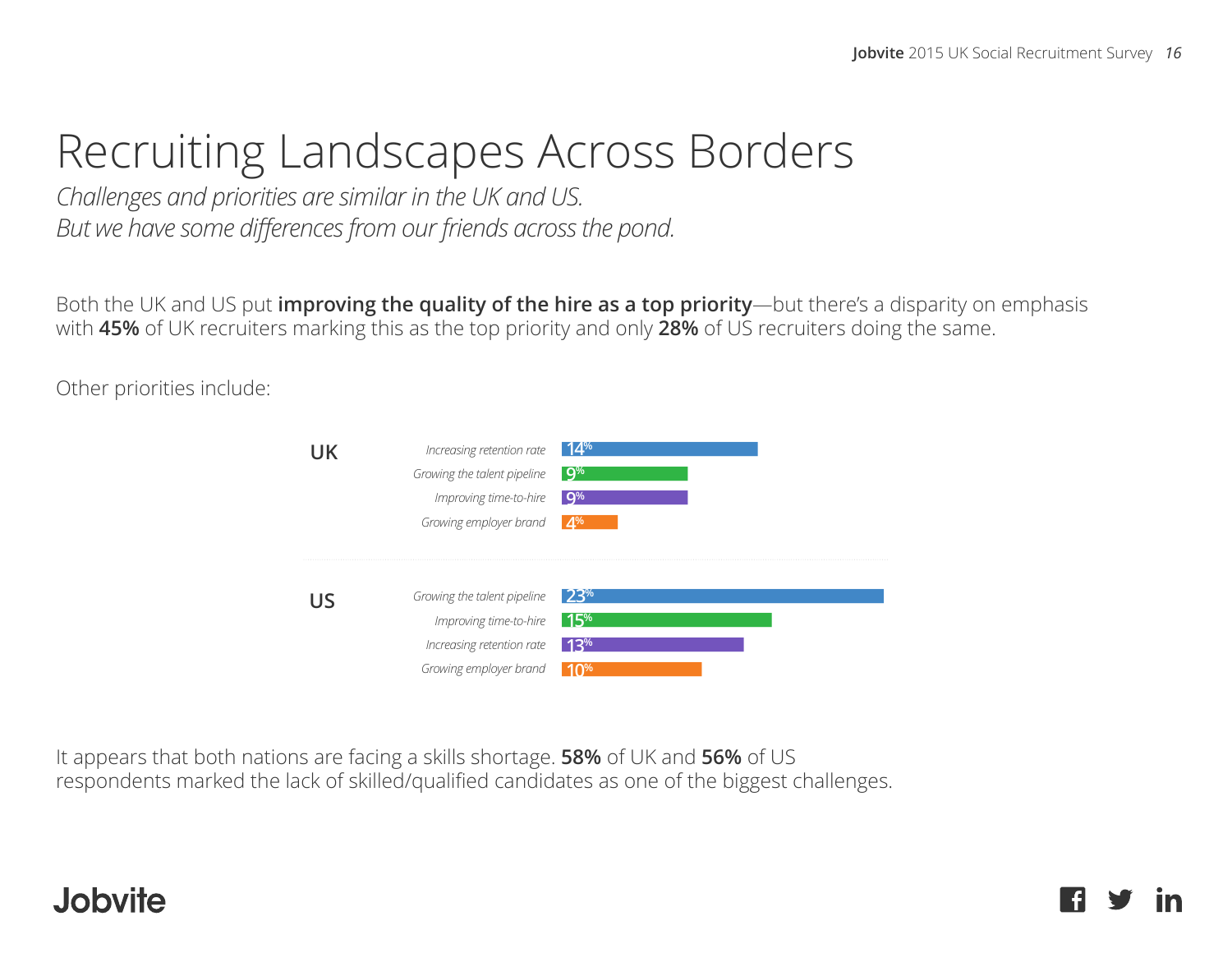## Preparing for Challenging Environments

*US invests more than the UK in the right technology for recruitment.*

In the UK, **40%** of recruiters expect that competition in hiring will become more fierce, compared to **67%** of those in the US.

Significant increases in the size of recruitment teams have been experienced in the last 12 months:

But investment is lower in the UK—there are far more organisations spending less than £1,000 a year on career websites, mobile career websites, social media recruiting, job boards, and ATS.



The UK is still more reliant on outside recruitment agencies. In the UK **21%** of organisations spend between £5,000-£15,000 a year on outside recruitment agencies compared to the US where spend in this area tapers off to **9%**. Based on Jobvite's experience, there's definitely a shift afoot in this area, especially as more companies start to invest in recruiting technology.

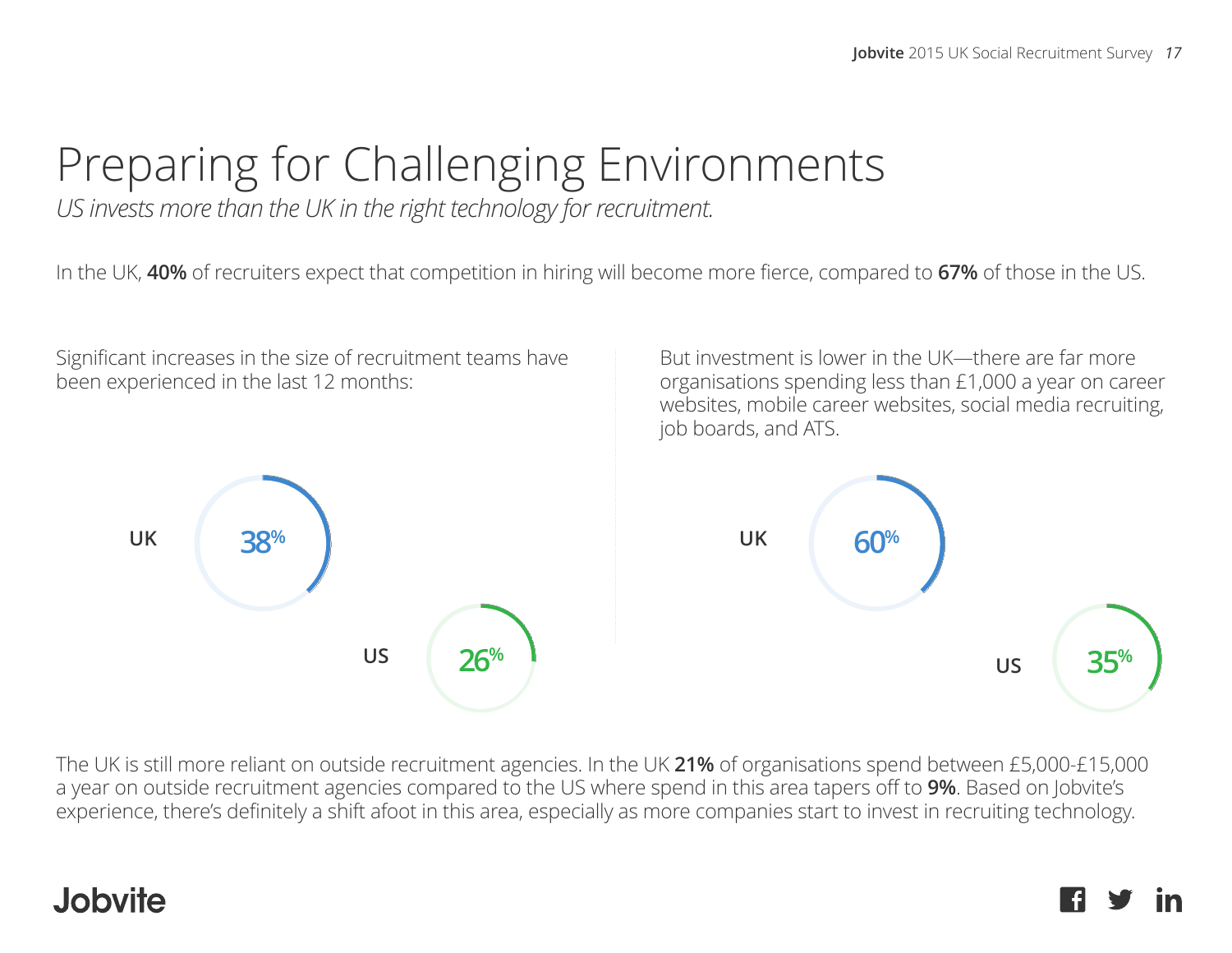## Socially Speaking

*Social recruiting is the next frontier for the UK.*

In the **US**, companies plan to use the following channels in recruiting efforts:

| LinkedIn  | 87%                                                                            |
|-----------|--------------------------------------------------------------------------------|
| Facebook  | <b>55<sup>%</sup></b>                                                          |
| Twitter   | 47%                                                                            |
| Glassdoor | <b>38</b> <sup>%</sup>                                                         |
| YouTube   | 21%                                                                            |
|           |                                                                                |
|           |                                                                                |
|           | And only 4% had no plans to use social media in the next 12 months.            |
|           |                                                                                |
|           |                                                                                |
|           | In the UK, companies plan to use the following channels in recruiting efforts: |
|           |                                                                                |
|           |                                                                                |
| Facebook  | 46%                                                                            |
| Twitter   | 34%                                                                            |
| LinkedIn  | <b>34%</b>                                                                     |
|           |                                                                                |
| YouTube   | 20 <sup>%</sup>                                                                |
| Instagram | $6^{\%}$                                                                       |
|           |                                                                                |

Yet, incredibly, 30% do not plan on using social media in the next 12 months, despite an increasingly competitive market.

**92%** of recruiters in the US are using social media to cast a wider net than ever.

In the UK, only **40%** of recruiters have used social media in candidate identification in the last 12 months.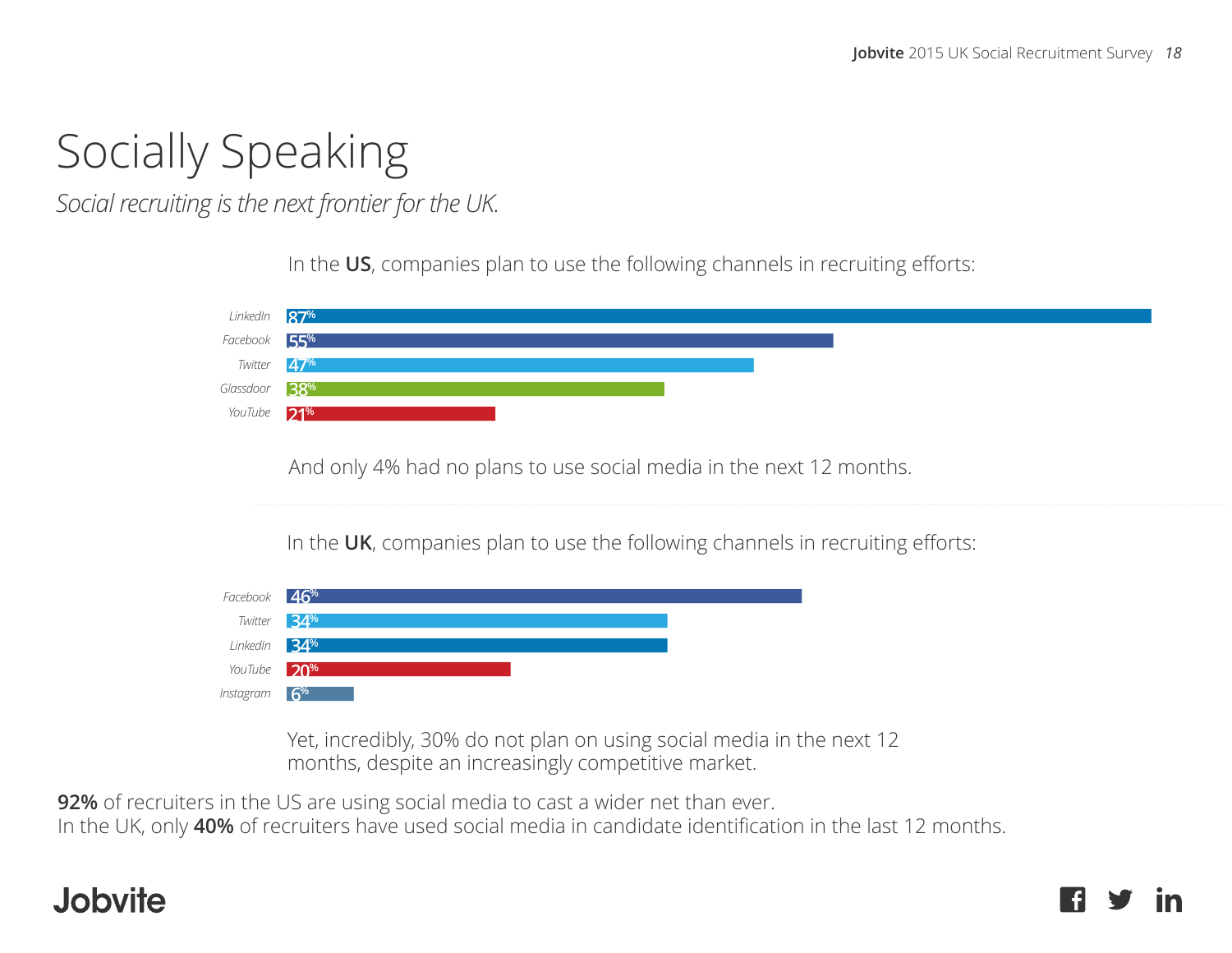# It's Not All Stiff Upper Lip<br>The UK is more tolerant of social media indiscretions.<br>When viewing a candidate's profile recruiters

*The UK is more tolerant of social media indiscretions.*

Jobvite

When viewing a candidate's profile recruiters view the following elements as mostly negative:



Time for a #selfie. The US is however apparently more tolerant of the selfie phenomenon with **76%** viewing this as mostly positive or neutral compared to **66%** in the UK.

But recruiters across the pond agree on the factors to review on a candidate's social media profile:

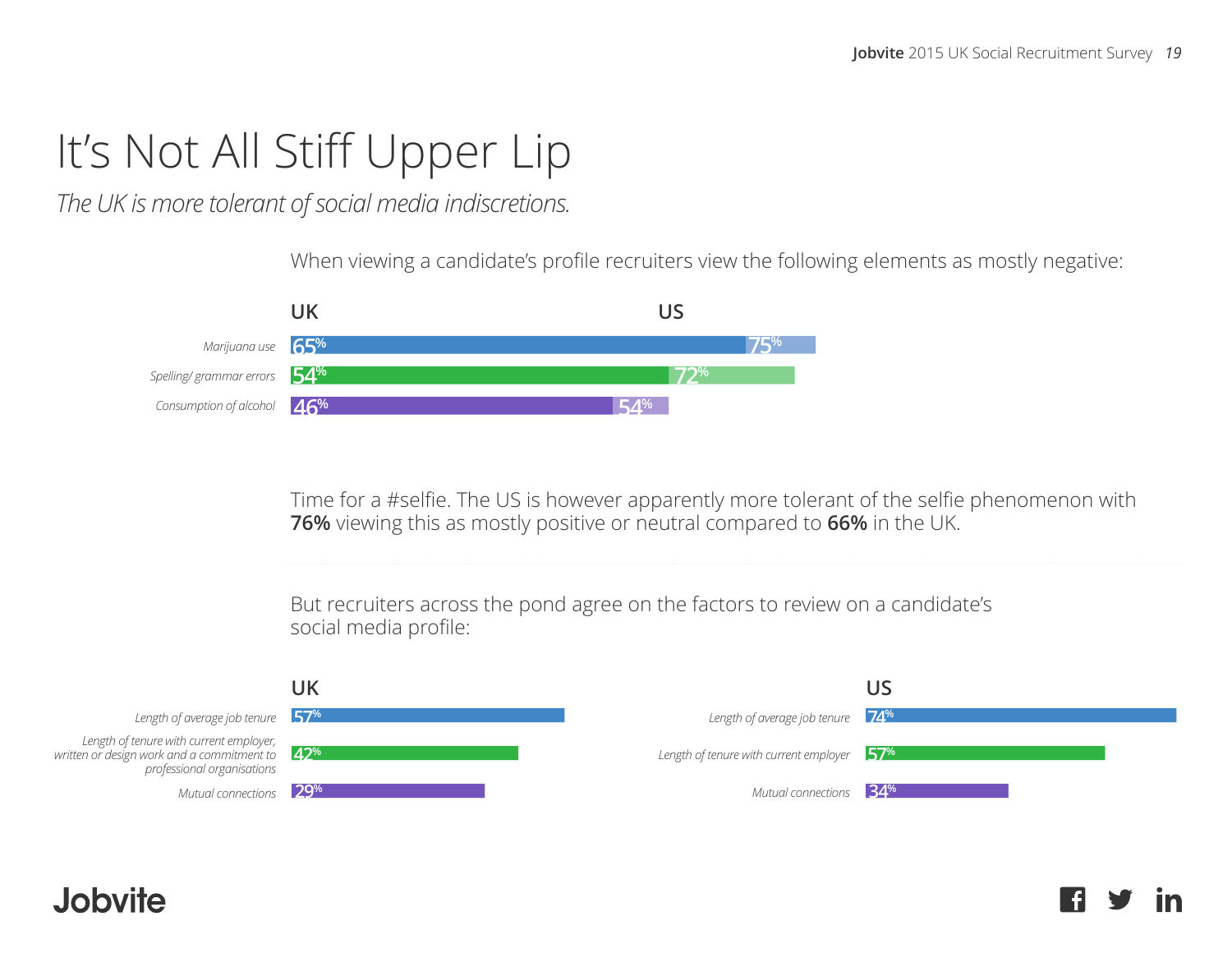## When It Comes to Quality—it's the Same Difference

*Candidates are evaluated on the same criteria, but elements hold different weight.* 

In the UK the highest quality candidates are sourced from employee referrals (**22%**), direct applications (**19%**) and social and professional networks (**14%**).



The US is the same, but different. Employee referrals are still considered the best way to find the highest quality candidates (**36%**). This is followed by intern hires (**19%**), and social and professional networks (**14%**)



*References hold more weight in the UK, with* **74%** *of recruiters citing this as a means of evaluation compared to* **60%** *in the US.*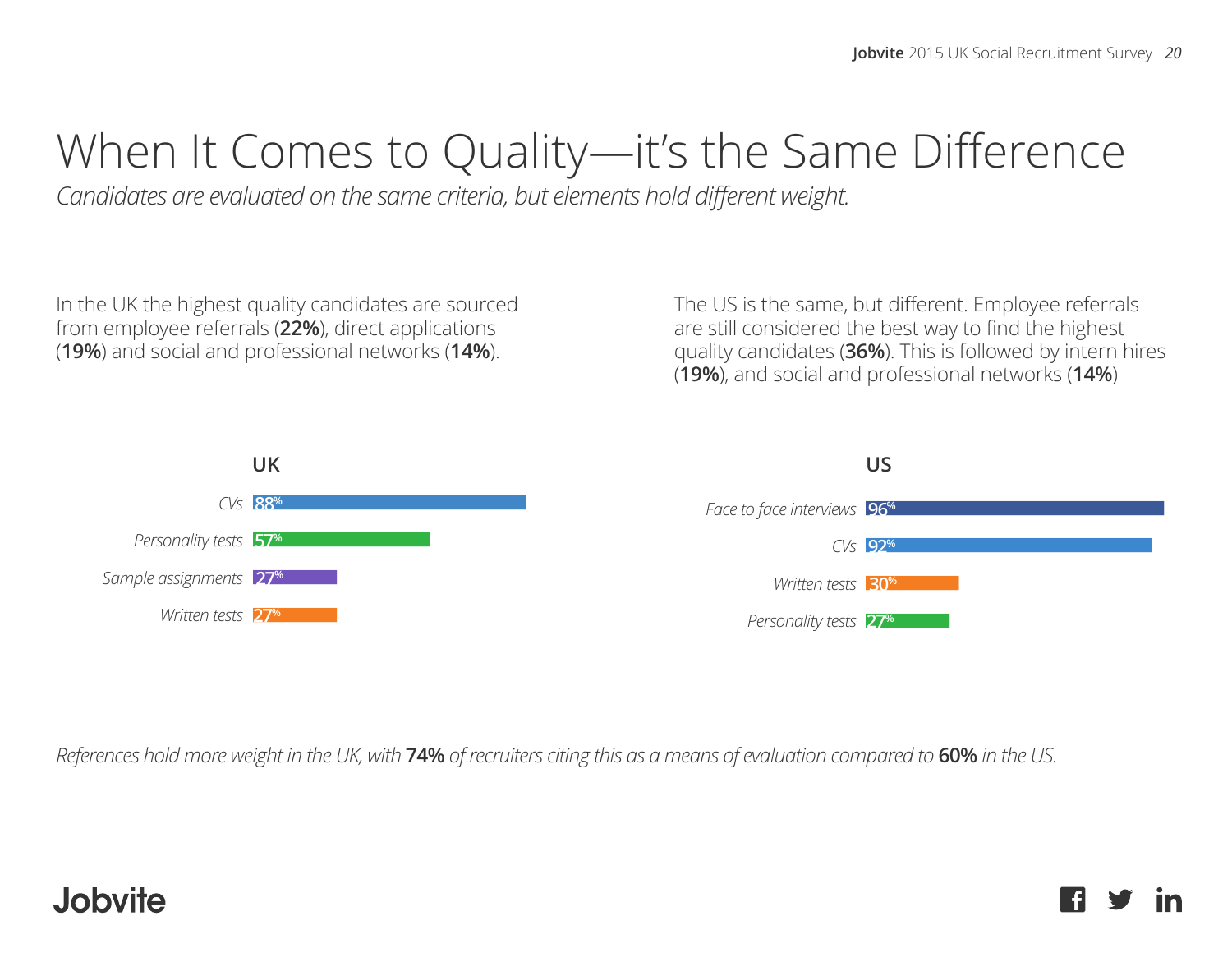## The Future of UK Recruitment in a Nutshell:

- We're competing more for a limited talent pool
- We're treating technology as a must within our recruitment teams
- But our use of social is still behind the US, where organisations are getting access to great talent without the cost of external agencies

#### **The UK is approaching a turning point**

in the way its businesses recruit and it looks like the future is social and mobile.